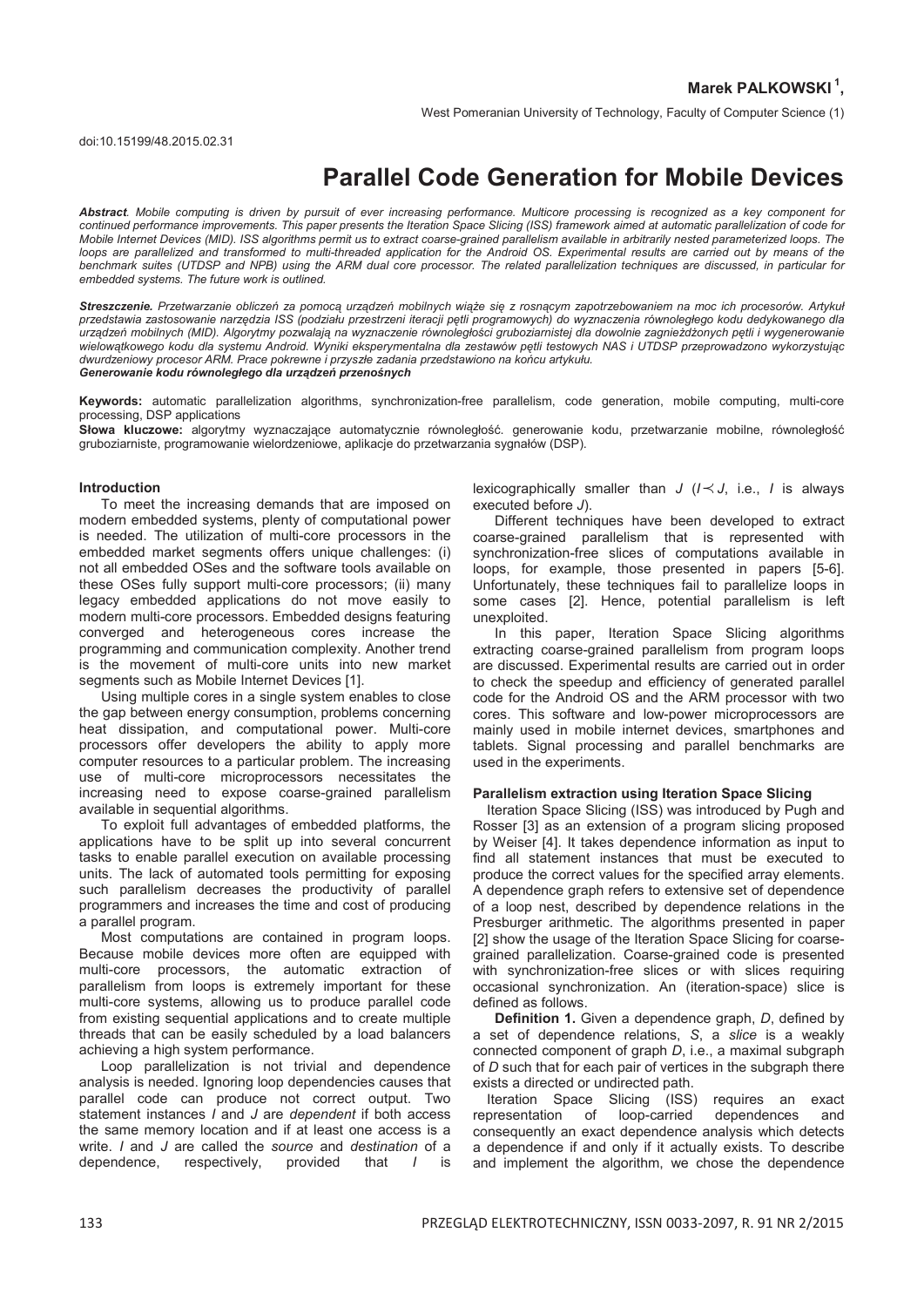analysis proposed by Pugh and Wonnacott [7] where dependences are represented by dependence relations.

A dependence relation is a tuple relation of the form {[*input list*] → [*output list*] : *constraints};* where *input list*  and *output list* are the lists of variables and/or expressions used to describe input and output tuples and *constraints* is a Presburger formula describing constraints imposed upon *input list* and *output list*.

*Presburger arithmetic,* PA is the first-order theory of the integers in the language *L* having 0, 1 as constants, +,- as binary operations, and equality =, order < and congruences ≡*n* modulo all integers n1 as binary relations. Standard operations on relations and sets are used, such as intersection ( $\cap$ ), union (∪), difference (-), domain of relation (domain( $R$ )), range of relation (range( $R$ )), relation application (given a relation *R* and set *S*,  $R(S) = \{ [e'] : \exists e$ 

∈ *S, e*→*e'*∈*R*), positive transitive closure (given a relation *R*,  $R^+$  = {[e]  $\rightarrow$  [e']:  $e \rightarrow e' \in R \parallel \exists e'' s.t. e \rightarrow$  $e'' \in R$  &  $e'' \rightarrow e' \in R^{\dagger}$ ), transitive closure  $(R^{\dagger} = R^{\dagger} \cup I,$ where *I* is the identity relation). These operations are described in detail in [11].

Let us to remind the ISS algorithm presented in [1]. The framework extracts coarse grained parallelism represented with slices consists of the following steps:

- find set *S<sub>repr</sub>* of representative sources;
- reconstruct slices from their representatives and generate code scanning these slices using *Sslice*.

 The approach to extract synchronization-free slices relies on the transitive closure of an affine dependence relation describing all dependences in a loop. An ultimate dependence source is a source that is not the destination of another dependence. Ultimate dependence sources and destinations represented by relation R can be found by means of the following calculations: domain(R) - range(R). The set of ultimate dependence sources of a slice forms the set of its sources. The representative source of a slice is its lexicographically minimal source. The following listing includes steps of the ISS algorithm. More details can be found in paper [1].

**Algorithm:** Iteration Space Slicing for Program Loops Parallelization

**Input:** Set of relations, S={R<sub>i</sub>}, 1sisn, describing all dependences in a loop

**Output:** Code scanning synchronization-free slices

1.  $R = \bigcup$ *n*  $i=1$  $R = \bigcup R_i$ 2. *SUDS = domain(R) – range(R)* 

3.  $R_{\text{USC}} := \{ [e] \rightarrow [e'] : e, e \in S_{\text{UDS}}, e \prec e', R^*(e') \cap R^*(e) \},$ 

4. *Srepr= SUDS- range(RUSC)* 

5. *Sslice= R\*((RUSC)\*(e)), e*∈ *Srepr* 

6. Generate parallel code scanning synchronization-free slices by means of set *Sslice* and a loop generator, for example the Omega Library [19] or the Barvinok tool [13].

Let us clarify the ISS technique by means of the following parameterized loop. Figure 1 presents dependences of the loop and two synchronization-free slices.

```
Example 1
for(i=1; i<=N; i++)for(j=1; j<=N; j++)a[i][j] = a[i][j-1] + a[i-2][j-1];
```
There are the following dependence relations returned by Petit.

 $R1 = \{ [i, j] -\rangle [i, j+1] : 1 < i < n \& 1 < j < n \},$ R1 =  $\{[i,j]\rightarrow[i+2,j+1] : 1\le i\le n-2 \&1\le i\le n\}.$ 

The following relation  $R_{USC}$  is calculated by means of the Omega calculator [7].



Fig.1. Dependences of the loop example, when N=6.

 $R_{\text{USC}} = \{ [i,j] \rightarrow [i',j'] \ : \text{Exists} \ ( \text{ alpha} :$  $0=i+i'+2a1pha \cap j=1 \cap j'=1 \cap 1\leq i\leq i'-2 \cap i'\leq n)$ .

Next, the following sources of slices and elements of slices are produced by means of the Omega calculator.

 $S_{\text{repr}} = \{ [i, j] : j = 1 \cap 1 \le i \le 2 \cap 2 \le n \}.$ 

 $S_{\text{slice}} = \{ [i, j] :$  Exists(alpha : i+t1+2alpha = 0  $\cap$ t1+2  $\leq i \leq n$   $\cap$  2 $\leq j \leq n$   $\cap$  1 $\leq$ t1  $\cap$  t1  $\leq$ 2) OR Exists (alpha : t1+i+2alpha=0  $\cap$  j=1  $\cap$ 1 i1t1  $\subseteq$   $\cap$  i in  $\cap$ t1<sup>2</sup>) OR Exists(alpha : t1 = i+2alpha  $\cap$  1<sup>2</sup>t1<sup>2</sup>i<sup>2</sup>n  $\bigcap$  2  $\leq j \leq n$   $\bigcap$  2+i $\leq 2j$ +t1  $\bigcap$  1 $\leq$ t1 $\leq 2$ ) OR  $j=1$   $\bigcap$  t1=i  $\bigcap$  $1 \leq t1 \leq 2$ .

Applying the algorithm for independent slices extraction [2] and [12] function from the Barvinok library [13], the following parallel code is generated:

```
if (n > = 2) {
// parallel for 
 for (i=1; i<=2; i++) {
  for (j=1; j<=n; j++) {
   a[i][j] = a[i][j-1]+a[i-2][j-1]; } 
  \overline{\text{if}} (i >= 1) {
   for (i_1=i+2;i_1=i)=n; i_1+i=2) {
    for (\overline{j}=1; j<=n; j++)a[i 1][j] = a[i 1][j-1]+a[i 1-2][j-1];
      } 
}}}}
```
 The presented technique was implemented in a tool by means of the Petit analyser. The input code of program loops is parallelized and transformed to multi-threaded applications for the Android OS [8].

 The experiments were carried with the Samsung I9100 Galaxy S II, processor: Exynos 4210 1.2 GHz with 2 cores - ARM Cortex A9, 1 GB RAM, Android 4.0.3, kernel: 3.0.15. The UTDSP Benchmark Suite [17] and the NAS Parallel Benchmark (NPB 3.2) [16] were subject of experiments.

 The first benchmark was created to evaluate the quality of code generated by a high-level language compiler targeting a programmable digital signal processor (DSP). The loops of the NAS Parallel Benchmark are a small set of programs designed to help evaluate performance of parallel machines. The test suite, which is derived from computational fluid dynamics (CFD) applications, consists of five kernels and three pseudo-applications [16].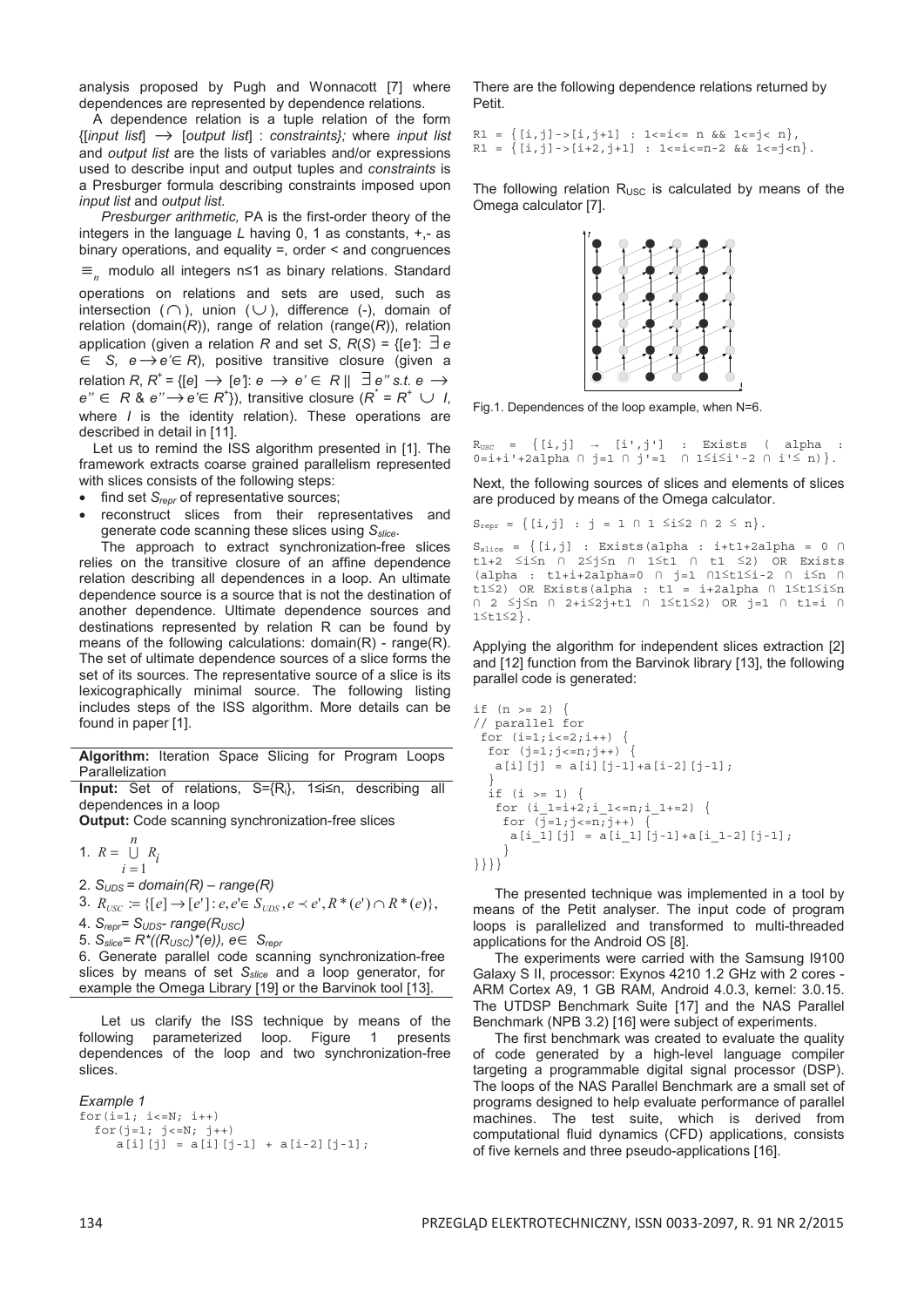Table 1. Speed-up and efficiency of parallel loops

| Loop          | Parameters         | 1 CPU ms) | 2 CPUs (ms) | S     | E     |
|---------------|--------------------|-----------|-------------|-------|-------|
| Compress 2    | $B = 300$          | 5749      | 3540        | 1.624 | 0.812 |
|               | $B = 400$          | 13822     | 7978        | 1.733 | 0.866 |
|               | $B=500$            | 29090     | 16532       | 1.760 | 0.880 |
| Edge detect 1 | $N = 1500$         | 1043      | 686         | 1.520 | 0.760 |
|               | $N = 2000$         | 2402      | 1205        | 1.993 | 0.997 |
|               | $N = 3000$         | 3981      | 2109        | 1.888 | 0.944 |
| Histogram 3   | $N = 1000$         | 416       | 203         | 2.049 | 1.025 |
|               | $N = 2000$         | 1131      | 675         | 1.676 | 0.838 |
|               | $N = 2500$         | 1745      | 1033        | 1.689 | 0.845 |
| FT_aux_fnct_2 | N1, N2, N3=100     | 888       | 680         | 1.306 | 0.653 |
|               | N1, N2, N3=150     | 4871      | 2632        | 1.851 | 0.925 |
|               | N1, N2, N3=200     | 12093     | 6368        | 1.768 | 0.884 |
| MG mg 13      | N1, N2=750         | 187       | 115         | 1.626 | 0.813 |
|               | N1, N2=1000        | 583       | 433         | 1.346 | 0.673 |
|               | N1, N2=1250        | 816       | 494         | 1.652 | 0.826 |
| UA diffuse 4  | N1, N2, N3, N4=50  | 1265      | 745         | 1.698 | 0.849 |
|               | N1, N2, N3, N4=75  | 7747      | 3166        | 2.447 | 1.223 |
|               | N1, N2, N3, N4=100 | 32313     | 12808       | 2.523 | 1.261 |
| UA setup 16   | N1, N2, N3=20      | 174       | 96          | 1.813 | 0.906 |
|               | N1, N2, N3=50      | 3622      | 1868        | 1.939 | 0.969 |
|               | N1, N2, N3=80      | 26673     | 12062       | 2.211 | 1.106 |
| UA transfer 4 | N1, N2=1500        | 371       | 200         | 1.855 | 0.928 |
|               | N1, N2=2000        | 646       | 390         | 1.656 | 0.828 |
|               | N1, N2=2500        | 1128      | 632         | 1.758 | 0.892 |

 From 77 loops of the UTDSP benchmark suite, Petit is able to analyse 43 loops, and dependences were found in 34 loops (the rest 9 loops do not expose any dependence). For these loops, the presented approach is able to extract parallel threads for 18 (52,9%) loops.

 From 431 loops of the NAS benchmark suite, Petit is able to analyse 257 loops, and dependences were found in 134 loops (the rest 123 loops do not expose any dependence). For these loops, the presented approach is able to extract parallel threads for 116 (86,5%) loops.

 To assess the efficiency of code produced by the ISS, the following criteria were taken into account for choosing UTDSP and NAS loops: a loop must be computatively heavy (there are many benchmarks with constant upper bounds of loop indices, hence their parallelization is not iustified), code produced by the algorithm must be parallel, structures of chosen loops must be different (there are many loops of a similar structure).

Applying these criteria, the following loops were selected:

the UTDSP Benchmark Suite:

- *Compress\_2* Image compression using discrete cosine transform (DCT),
- *Edge\_detect\_1* Edge detection using 2D convolution and Sobel operators,
- *Histogram\_3* Image enhancement using histogram equalization.
- the NAS Parallel Benchmark:
	- *FT\_auxfnct\_2* Fast Fourier Transform Benchmark,
	- *MG\_mg\_13* Multigrid methods for solving differential equations,
	- *UA\_diffuse\_4*, *UA\_transfer\_4* and *UA\_setup\_16* Unstructured Adaptive Benchmark.

 To check the performance of parallel code, speed-up and efficiency are taken into account. Speed-up is the ratio of sequential time and parallel time, S=T(1)/T(P), where P is the number of processors. Efficiency, E=S/P, tells users about the usage of available processors by parallel code. Table 1 shows the times of loops execution (in seconds) for 1, 2 threads with speed-up and efficiency for three different numbers of iterations. Figure 2 illustrates the speed-up presented in Table 1 in a graphical way. The results in Table 1 demonstrate that parallel loops formed on the basis

of parallel code produced by the ISS framework i) permit for utilizing cores of the mobile multi-core processor; 2) speedup occurs regardless of the number of loop iterations.



Fig.2. Speed-up of the parallelized loops by means of dual-core Exynos 4210 1.2 GHz

### **Related Work**

 The results of the paper are within the Iteration Space Slicing Framework (ISS) introduced by Pugh and Rosser [3]. That paper examines one of possible uses of ISS, namely how to optimize interprocessor communication. However, Pugh and Rosser do not show how synchronization-free slices can be extracted.

 An automatic parallelization of embedded software using hierarchical task graphs and integer linear programming (ILP) was presented in paper [23]. The tool is able to extract parallelism from the application's source code and focuses on the special requirements of embedded systems. The approach uses an integer linear programming to exploit parallelism of an application. Due to the fact that ILP systems are NP-hard in general, an approximation of the problem description is supported by the framework. The implementation of the parallelization is done by the MPA tool of the ATOMIUM suite.

 HELIX [24] presents a technique for automatic parallelization of irregular programs for chip multiprocessing. It uses thread-level parallelism (TLP) among loop iterations that is able to achieve significant